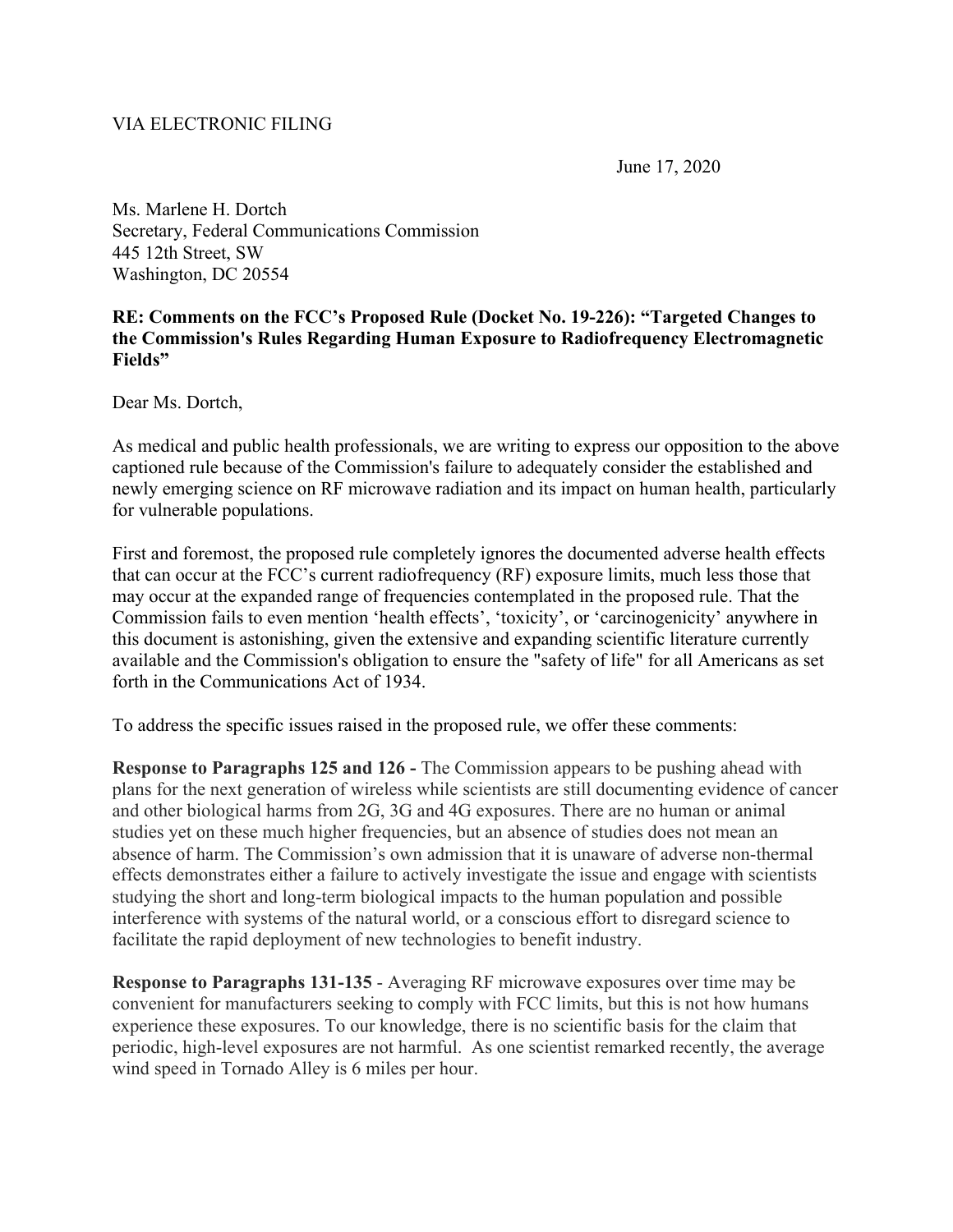As such, we do not support the proposed change to allow manufacturers to produce wireless devices that govern their own radiation power output by averaging radiated power, especially for notebooks and tablets frequently used by children who, according to the International Agency for Research on Cancer (IARC), are more vulnerable to RF radiation than adults. Given the increasing use of wireless devices by children and adolescents, we encourage the FCC to seek out and utilize testing protocols that reflect real-world situations as has been suggested by the American Academy of Pediatrics (AAP). The FCC should establish temporal limits for both Specific Absorption Rate (SAR) and power density.

**Response to Paragraphs 141-143** - We recommend that before the Commission considers even tentative approval of Wireless Power Transfer (WPT) devices operating at ranges in excess of 50 cm., that it first require manufacturers to conduct pre-market testing to demonstrate the safety of such devices when used in all possible "worst case" scenarios, and to develop mitigation techniques that can limit or eliminate inadvertent or collateral damage to the public. Such an analysis must include consideration of non-thermal biological impacts.

\* \* \*

Science moves slowly, and while this may be inconvenient for the restless purveyors of wireless technologies, it does not excuse the Commission from its obligation to protect public health and safety. Thus, considerations of human safety must come first in any decisions made by the Commission and we strongly urge the FCC to reconsider and re-evaluate its RF exposure standards with full consideration of potential adverse health effects for the general public as well as for occupational exposures.

Americans are entitled to know the full extent of any potential health risks associated with exposure to RF microwave radiation, particularly at this time when wireless companies are busy installing hundreds of thousands of new wireless antennas in close proximity to homes and apartments. The determination of risk can best be evaluated from properly conducted, independent studies. The alternative of waiting for decades to learn whether or not these exposures increase disease rates in human populations and in the natural world is a dangerous and irresponsible strategy.

Thank you for your consideration of these comments.

Sincerely,

Fatima Saleh Ahmed AlHammadi, MD Bill Akpinar, MD George Allibone, MD Jeffrey L. Anderson, MD Anthony M. Aurigemma, MD Tiffany Baer, MD Ricardo Bartelme, MD Chandramohan Batra, MD Alex Bekker, MD

Les Berenson, MD Robin A Bernhoft, MD Mario Brus, MD Marie-Claire Buckley, MD Larry Burk, MD Julie Calderwood, MD Dawn L. Cannon, MD Hyla Cass, MD Ram Chandra, MD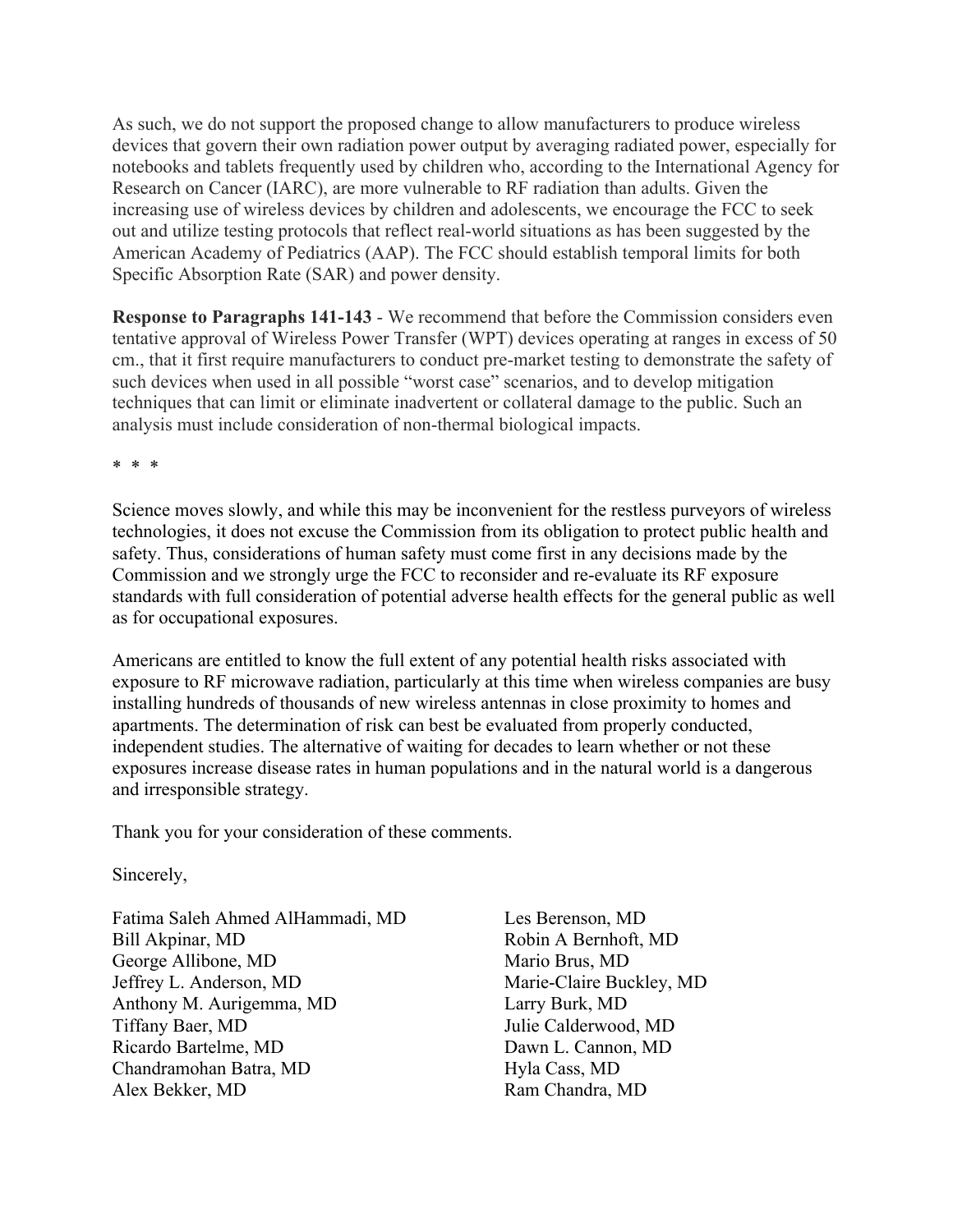Perry A . Chapdelaine Jr., MD Rowena Chua, MD Catherine Clark, MD Wendy S . Cohen, MD Angela Colbeck, MD Eric Cordon, MD Ann F . Corson, MD Rabbi Gabriel Cousens, MD Jennifer M . Cunningham, MD Scott Cunningham, MD Geraldine DePaula, MD Laurel DeStefano, MD B. Dudney, MD Ron Dushkin, MD Larysa Dyrszka, MD David Eisenberg, MD Erica Elliott, MD Barbara Entl, MD Darren Esposito, MD Jill Fetell, MD Mitchell A . Fleisher, MD Barbara Rugo Focht, MD Kelly Fox, MD Jonathan T . Franklin, MD Tracy Freeman, MD Mary Gabriele, MD Kathryn Gill, MD Sharon Goldberg, MD Martha M . Grout, MD George Guess, MD Korianne Haas, MD Karen Harris, MD Travis L . Herring, MD Richard Horowitz, MD Jason Hurbanek, MD April M . Hurley, MD Toril H . Jelter, MD Richard Johnson, MD Janis Johnson, MD Sudha Kailas, MD, PhD Faiz Khan, MD Gabriele Knaus, MD Benjamin Kohn, MD Laura Koniver, MD Athena Kostidis, MD Constantine A . Kotsanis, MD

Daciana Lancu, MD Kim Lane, MD Laura Lasater, MD Chris Lawinski, MD Carol Lien -Kieu Thi Le, MD Ching Lee, MD Alice Lee, MD Megan Leivant, MD Edward Levitan, MD Tudor Marinescu, MD Anton Mathey, MD Sherman McCall, MD, PhD Stephanie McCarter, MD Julia W . McCutcheon, MD Joseph McNamara, MD Richard Mills, MD Joseph T . Morgan, MD, FAAP Leah Morton, MD Jeffrey Mueller, MD Gudrun Murti, MD Sonya Naryshkin, MD Neil Nathan, MD Raymond Richard Neutra, MD, PhD Mona Nicolae, MD Kathleen Nolan, MD Baran Nosratpour, MD Nicholas J . Nossaman, MD Michelle O'Neill, MD Greta N . Park, MD Michelle Perro, MD Alan Peterson, MD Laura Pines, MD Lawrence A . Plumlee, MD Angel Polimeni, MD Divray Prahbat, MD Edwin M . Quiñones, MD Miriam Rahav, MD Rohit Ramanath, MD Ezra B . Riber, MD Bruce Rind, MD Ronald D . Rosen, MD Robert Jay Rowen, MD Steven Roy, MD Cindy Lee Russell, MD Natalie Sadler, MD Yusef Saleeby, MD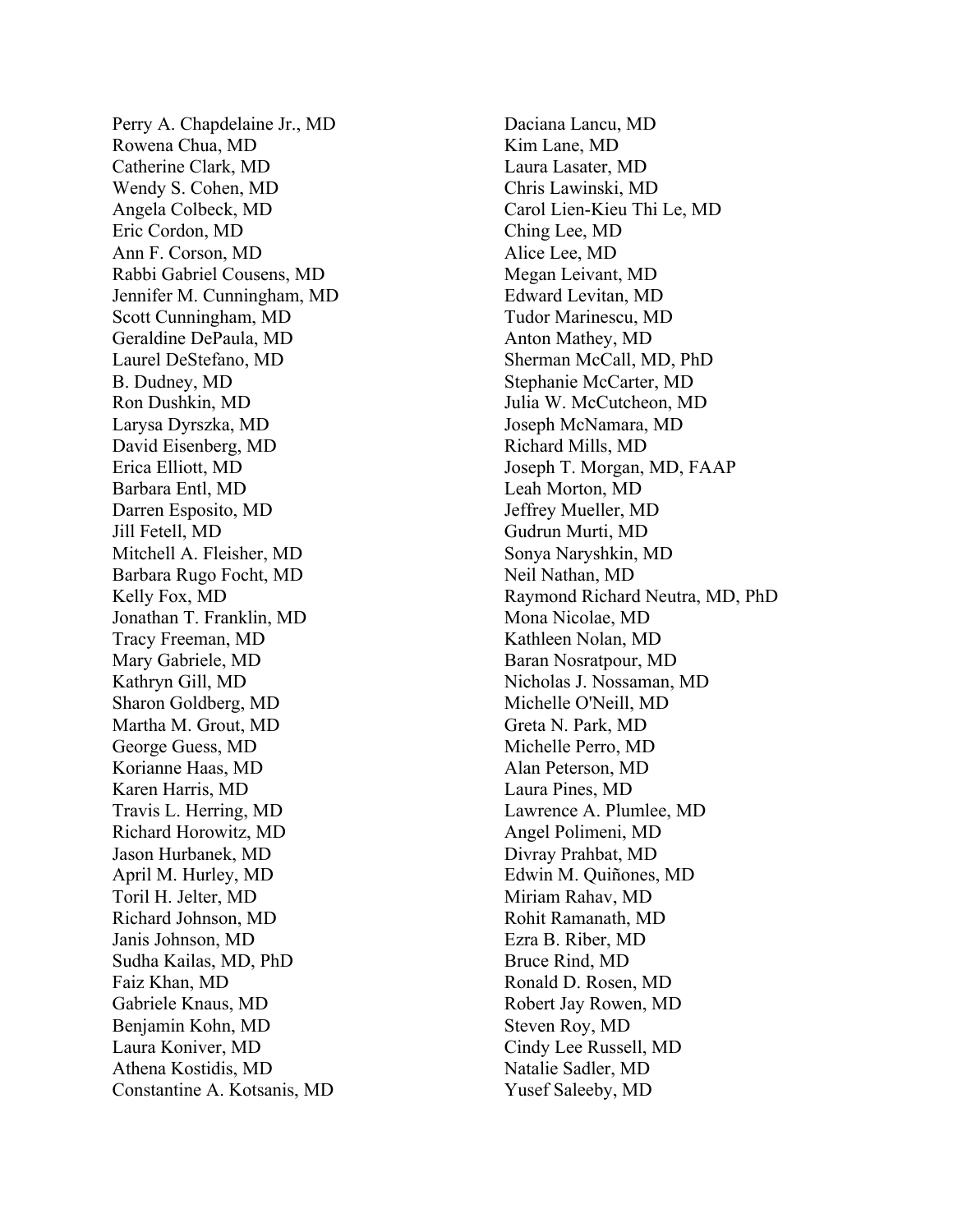Irene Sebastian, MD, PhD Michael Selden, MD Mark Shebuski, MD Debbi Silverman, MD Marjorie Slankard, MD Allan Spreen, MD William M . Steely, MD Yai Supawit Burankul, MD Teresa Belle Su, MD MaryKelly Sutton, M D Carol Taccetta, MD Wallace Taylor, MD Shadi Tehrani, MD Glenn A . Thomas, MD Glenn Tillery, MD Judy Tsafrir, M D Jonathan Vellinga, MD Alan R . Vinitsky, MD Drue O . Wagner, MD Mignon Walker, MD Bradford S Weeks, MD Richard Wilkerson, MD Jane Deborah Williams, MD Kenneth A Wolkoff, MD Savely Yurkovsky, MD Anne Zuzelski, MD Reem Abu -Sbaih, DO Judith Aldrich, DO Muneer Ali, DO Runa Basu, DO Sunil Bhat, DO Anthony Biano, DO Elliott S Blackman, DO Jacqueline Chan, DO Sheree Cloer, DO Karin Cseak, DO Elva Jo Edwards, DO Anthony M Fernandez, DO Bill Foley, DO Rebecca Frye, DO, MPH James E . Gaydos, DO Daniel Gibbons, DO Melanie Gisler, DO Jacey Goddard, DO Harold Goodman, DO Edward Hagen, DO

Robert Lee, DO Patricia Leone, DO Claudia Marcelo, DO Lisa Milder, DO Christine Mitchell, DO Jason Nurnberg, DO Kate Peters, DO Rena Salyer, DO Zohra F Siddiqi, DO Kim Tripp, DO, PhD Michelle Veneziano, DO Rajiv Yadava, DO William Domb, DMD Kelly Butler, DDS Harry Chadha, DDS Fen -Hui Chen, DDS Richard Crum, DDS Dennis Mihalka, DDS Christelle Renta, ARNP Angela Agrios, ND Marc C Bricca, ND Carol Cuenca, ND Sally Boyd Daughtrey, ND Lindsey Louise Donahue, ND Petra Dorfsman, ND Alexander Haskell, ND Melissa Sophia Joy, ND Rachel Roberts Oppitz, ND John Ruhland, ND Lee Samatowic, ND Steven Sandberg -Lewis, ND Katharine Ayers, DC Debby Baskin, DC George Burdi, DC Brenda Davis, DC John R. De Cotiis, DC Fred DiDomenico, DC Michael S. Evangel, DC Jennifer Finkbeiner, DC Ed Grauke, DC Michon Hawkins, DC Jere Jarrett, DC Keith Jassy, DC Lori Morris, DC Tammy Ruefli, DC Nicholas H. Schar, DC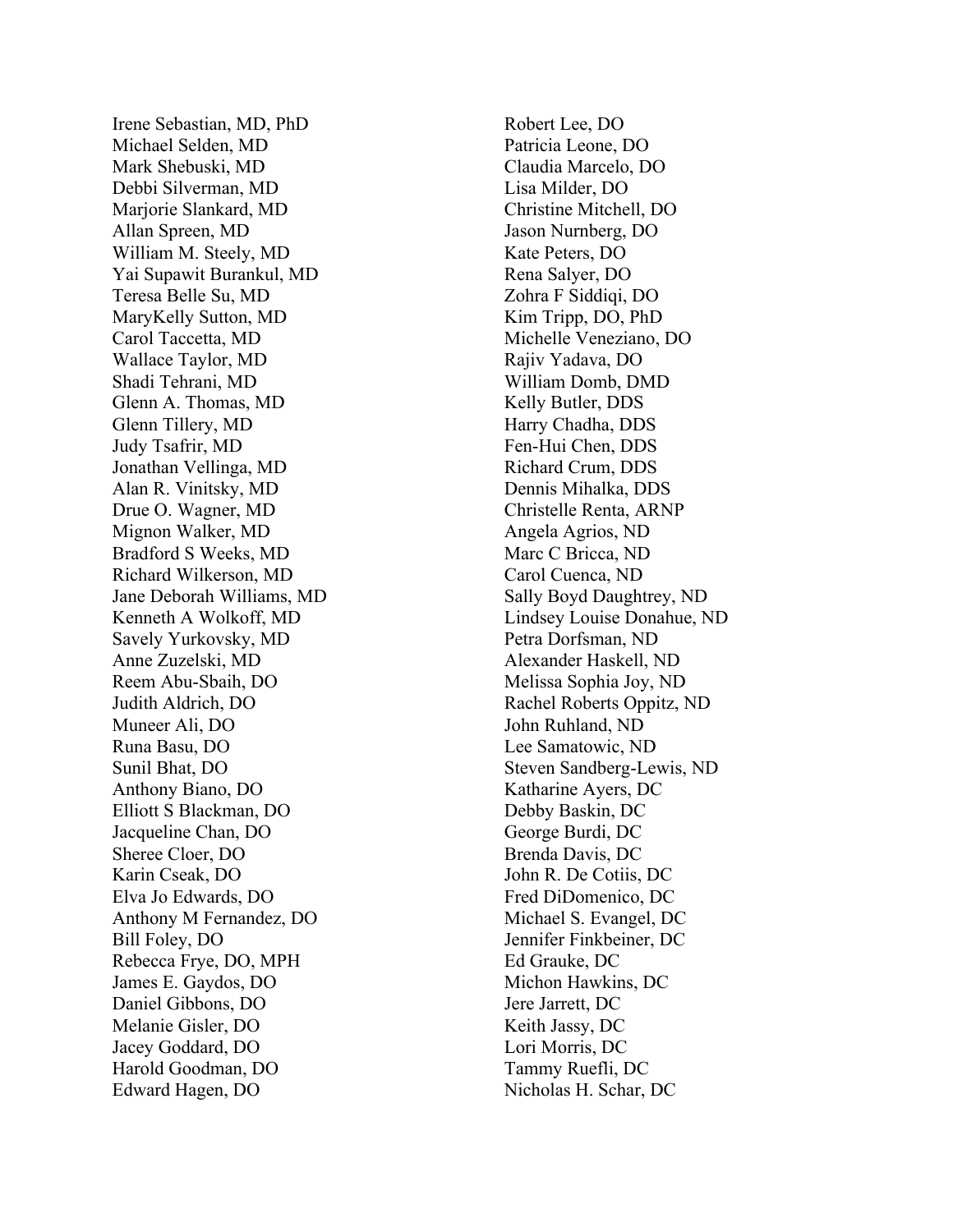Kris Van Oeveren, DC Dale Schusterman, DC William Thornton, DC, NMD Thomas Tumbarello, DC Spencer G. Williams, DC Rick Wren, DC Rachna Kapoor, MPH Abby Kurth, MPH Angelo Aguila, RN, MSN Alexandra J Attie, RN, BSN Rebekah Bankowski, RN Tuesday Benavidez-Knight, RN Betty Bente, RN Pamela M Berndt, RN Chris Calkins, RN Francine Cannata, RN Manju Carrow, RN Su Chase-Ziolek, RN Virginia Corliss, RN Huguette Cormier, RN Barbara Cruickshank, RN, MSN Jennifer Dages, RN, BSN Veronica DeMaria, RN Jennifer Erenberg, RN Diane Ferguson, RN, MSN Janice Flatto, RN Judy Fleming, RN Natalie Ford, RN Ella Gonik, RN Cindy Gough, RN Teresa Gregurek, RN Christen Renee Greto, RN Diane Grevell, RN Pamela A Grusauskas, RN Chauna L Hall, RN Sharon Hansen, RN Terry Hawkinson, RN Diane Hayes, RN, BSN Joanne Hibbert, RN Sabre Reign King, RN Gayle Klor, RN Ann Kosel, RN, BSN Shirlynn LaChapelle, RN, BSN, MSN Ronda L. Lawrence, RN Deborah Lazar, RN Sara Lobato, RN, BSN

Denise LoGuidice, RN Terra Louise, RN Alexandra J Lynch, RN, BSN Angela Lyubarsky, RN Mary Ann Masesar, RN, BN Kim McGee, RN Cynthia McGrane, RN Pat Metcalf, MSN, ARNP Thomas Messinger, RN Margie Miller, ARNP Rabab Mohsin, RN Janine Morrell, BSN, MSN, ARNP Julie Mummert, RN Sarah Murray, RN BSN Tracy Navar, RN Jessica O'Byrne, RN Susan Pegram, RN James Perloff, RN Anna Pritchard, RN Joseph A. Querciagrossa, RN Harriet McCoy, ARPN Christelle Renta, ARNP Aleka Ruggiero, RN Cynthia Saint Cyr, RN, MSN Melinda Salvestrin, RN Jeanne Sandecki, RN, BSN Jeanne Schirm, RN Rebecca Serkez, RN Laura Sheehan, BSN, DC Rebecca J. Smith, RN Jindriska Stewart, RN Margaret Sutherlin, RN Mary E Tiplady, RN Angela Thompson, APRN Kathy Urratia, RNC Carolyn Walker, MSN, ARNP Marki Webber, RN Amy Weiss-Friedman, RN, BSN Randye L. Williams, RN Laura Williams, RN Nancy Williams, RN Mara Williams, RN, MSN Brenda S. Wolfe, RN Kathy Allard, PhD Ruth Anderson, PhD Bhaskar Banerji, PhD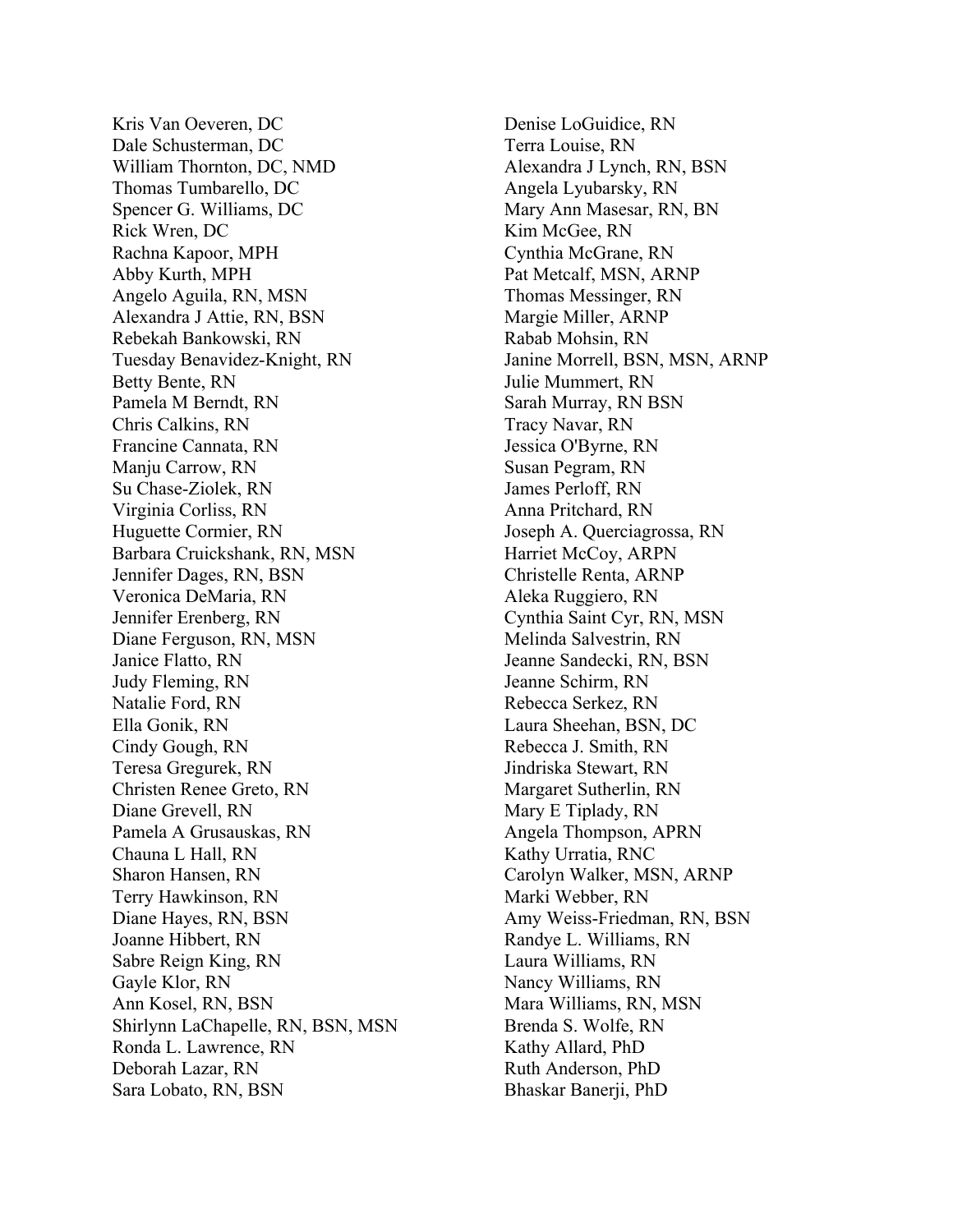Forian Braich, PhD, DDS Marissa Brand, PhD Tom Bulter, PhD William Collinge, PhD, MPH Steven Fenwick, PhD Roberta Godbe-Tipp, PhD Joaquim I Goes, PhD Elizabeth A Goldblatt, PhD Molly Hauck, PhD Paul Héroux, PhD Olle Johansson, PhD Ellen Kamhi, PhD, RN Mahin Khatami, PhD Henry Lai, PhD M. Lynn Lamoreux, PhD Kathryn Luchok, PhD Trevor Marshall, PhD Grettel Martinez, PhD Deb Moore, PhD Robin Nemeroff, PhD Sylvia P Onusci, PhD, CNS Molly Perkins, PhD Quila Rider, PhD Steven Schram, PhD, DC Richard Shane, PhD Diane M Testa, PhD Lisa Tully, PhD Christine VanderWoude, PhD Linda (Angelique) Varsou-Papadimitriou, PhD, MPH Carolyne Yakaboski, PhD Kay A Baker, LMT Shelly Allen, LSCW Ivy Amar, CAP Carolyn B. Welcome, PA-C Mercedes Barnek, CCH Stacy Barnes Raylene Blandino, PA-C Michael Bohdan Slonetsky, LAc, OMD Joe Bonacci, MS, LAc Susann Brady, APN Kelley Brooksher, HHC Joyce Brown, CNC Audrey Burstein, RRT Rita Campbell, MA HP Antoinette Caruso, FNTP, CGP

Laurie Chaikin, OD, OTR Karen Christensen, HN Susan Clark Laughlin, CNHP Lacey Cohen, ANCP-BC Heather Cunningham, LAc Deana Darby, AHC Lori Deutsch, DAOM, LAc Jane E Maier, CN Laurie Eisler, MA Howard F. Robins, DPM Chris Fabijanic, LAc Debra Falkenberg, LPN Brandon Ferro Adriana Finnie, MFT JoAnne Fox, RT (CT) Ariela Friedman, MSW Elizabeth G Eisenberg, RAP Larisa Goldin, LMT, MBA Susan Greenberg, FNP-BC Jacqueline Greenfield Shelley H. Lane, LAc, OMD Maureen Hartker, LAc Diane Hashem, PharmD Rita Heinz, LCSW Pauline Helen Spiros, MFT Shila Helmer, SLPA, MRET Christina Hilderbrandt, CMT, CCM David Holm, RRT-NPS Randy Ice, PT, CCS Loretta Ivory, CMH, CNM Elizabeth Jane Meaney, MPAS, PA-C Allison Jobke, LPC, NCC Alexandra Kaufman Lumiel Kim-Hammerich, LAc, DAOM Shirley J. Knight Susan L. Johnson, PT Barbara L. Lockwood, DPM Brandon LaGreca, LAc, MAcOM Emma Lam, PT Michael Legge Stephanie Leraris, RDH Tina E. Lewis, MMSC, PA-C, CAQ Edward Lucey, MSW, LMSW Kathleen Lynn Cliff, LMT Margaret M. Glaser, NCSP Suzanne M. Harris, DC, FHP